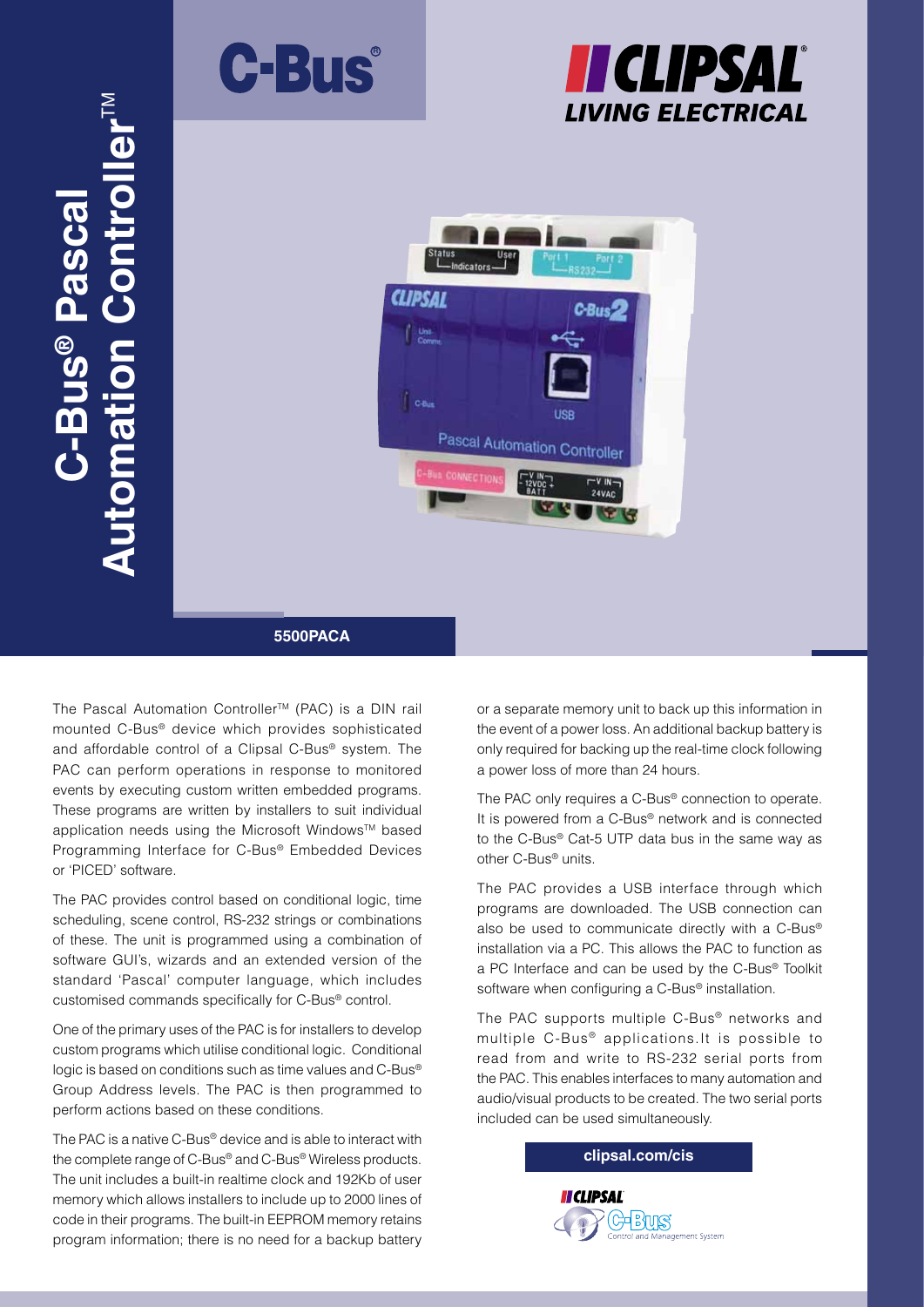# **Key Features**

- Conditional and real-time events programming for C-Bus®
- Dedicated scheduling, logic and scene programming modules
- Download programs from a PC to the unit
- Connects directly to C-Bus®
- Powered from C-Bus®
- Compact size, 4M DIN modules wide
- 2 x RS-232 ports for third party device control
- Easy to understand and learn programming language
- Microsoft WindowsTM based programming GUI's and wizards
- Command line programming for advanced programmers.

# **Programming Software**

The Pascal Automation Controller™ is programmed by an installer using the **P**rogramming **I**nterface for **C**-Bus **E**mbedded **D**evices, or 'PICED' software.

The PICED software provides a programming solution for installers at many levels of expertise and has been designed to be intuitive and easy to use.

The scheduling tool allows time based events to be programmed into the Pascal Automation Controller<sup>™</sup>. The PAC checks every second whether a particular event is due to occur, and actions the event (or events) accordingly.

The scene programming tool allows installers to quickly and easily program scenes into a PAC.

The programming language used in the PICED software is based on the standard Pascal computer language, enhanced by Clipsal with specific commands related to C-Bus® control. The language includes over 200 commands to achieve the C-Bus® functionality required by clients.

The language supports commands such as:

- Conditional logic (if then, and, or, not etc)
- Flow Control (for, repeat, while)
- Variables (integer, real, Boolean, character, string)
- Control and monitor C-Bus® group addresses
- Control and monitor C-Bus® scenes
- C-Bus® tag names
- Serial (RS-232)

# **Programming Wizard**

Logic based programs can be created with the programming wizard. The wizard provides a GUI based point and click method for creating basic logic programs. These basic logic programs are suitable for a number of typical applications.

More complex programs are produced by advanced users utilising the freeform text programming method.

Programs can be input by typing text directly into the editing window. To assist the readability of typed programs, the logic commands are highlighted automatically in a different colour.







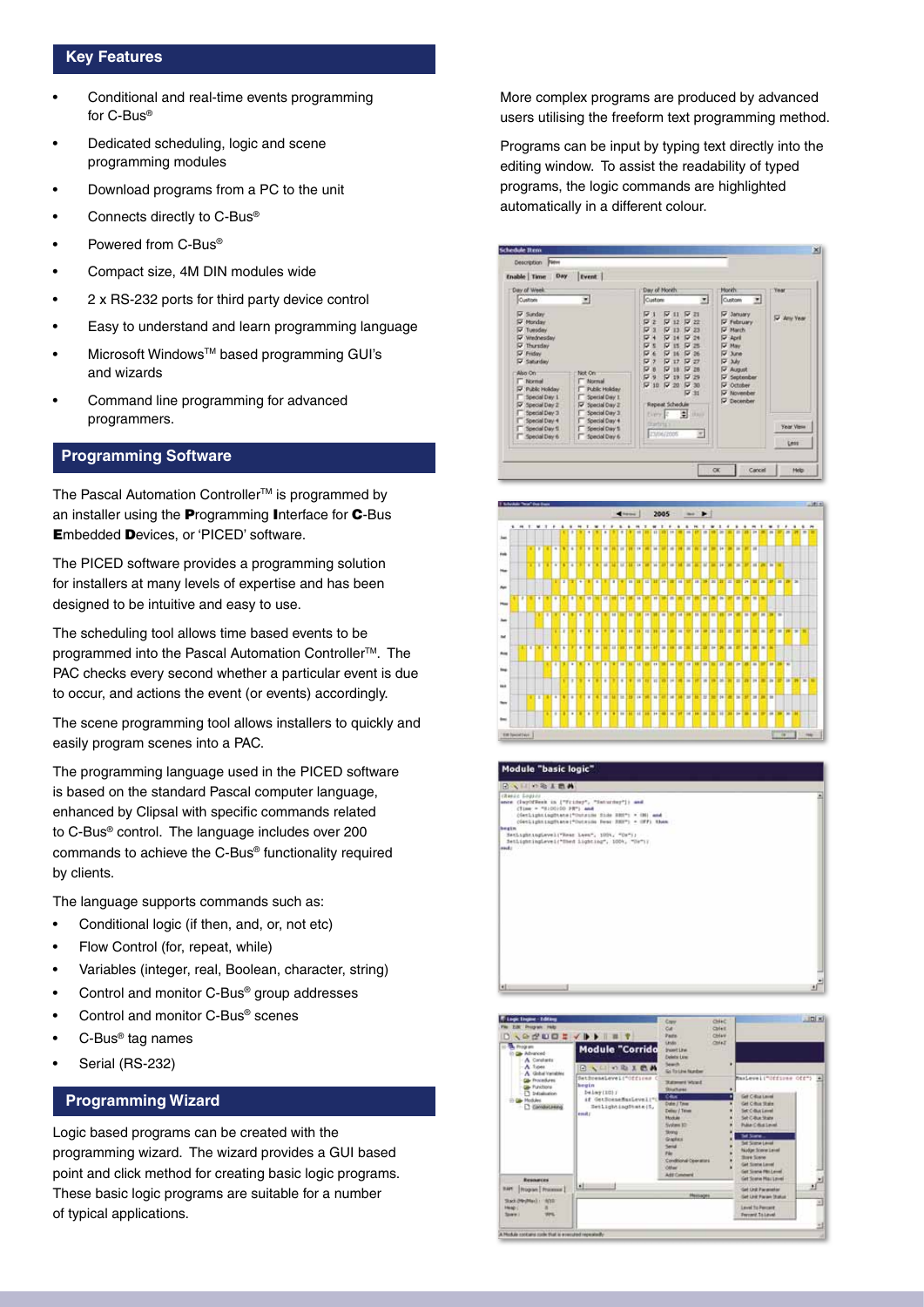| <b>ELECTRICAL SPECIFICATION</b>                                |                                                                                                                         |
|----------------------------------------------------------------|-------------------------------------------------------------------------------------------------------------------------|
| Connections                                                    | 2 x C-Bus® (RJ45)2 x RS-232 (RJ45)                                                                                      |
|                                                                | 1 x USB type B socket                                                                                                   |
|                                                                | 2 x screw terminals for DC battery $+/-$                                                                                |
|                                                                | (for extended real-time clock backup)                                                                                   |
|                                                                | 2 x screw terminals for RS-232 power                                                                                    |
| C-Bus <sup>®</sup> supply voltage                              | 15 to 36V d.c. @ 32mA                                                                                                   |
| <b>RS-232</b>                                                  | The two RS-232 ports allow the PAC to interface with third<br>party device or system. These ports are opto-isolated and |
|                                                                | require to be powered if used. They can be powered from                                                                 |
|                                                                | the DTR and RTS handshaking lines if the RS-232 ports                                                                   |
|                                                                | (if the third party serial device has control over the handshaking                                                      |
|                                                                | lines) or via an external power supply connected to the PAC.                                                            |
| RS-232 supply voltage                                          | 24V a.c. @ 20mA (Note, this power connection does not                                                                   |
|                                                                | charge the external backup battery).                                                                                    |
| Backup battery                                                 | Super Capacitor included for backing up of time clock for                                                               |
|                                                                | 24 hours after C-Bus® loss. External battery connection for                                                             |
|                                                                | extended time clock backup. No battery backup required<br>for program configuration backup.                             |
| Battery backup supply voltage                                  | 12V d.c. @ 30mA                                                                                                         |
| C-Bus <sup>®</sup> system clock                                | Software selectable                                                                                                     |
| Network burden                                                 | Software selectable                                                                                                     |
|                                                                |                                                                                                                         |
| Operating humidity range                                       | 10 to 95% RH                                                                                                            |
| Operating temperature range                                    | $0^\circ$ to 45 $^\circ$ C                                                                                              |
| PROGRAMMING SPECIFICATION                                      |                                                                                                                         |
| Available user memory for programming                          | 192Kb                                                                                                                   |
| Maximum program length                                         | $~2000$ lines                                                                                                           |
| Maximum number of C-Bus® applications supported                | 10                                                                                                                      |
| Maximum number of C-Bus® group addresses supported             | 255 group addresses on each C-Bus application,<br>2550 total                                                            |
| Number of programming commands available                       | >200                                                                                                                    |
| Maximum number of If-Then conditions                           | No specific limit, >1000                                                                                                |
| Maximum levels of If-Then "nesting"                            | No specific limit, >1000                                                                                                |
| Maximum number of individual modules in a program              | 50                                                                                                                      |
| Number of flags                                                | No specific limit, >1000                                                                                                |
| Number of variables                                            | No specific limit, >1000                                                                                                |
| Number of timers                                               | 20 in-built, >1000 user definable                                                                                       |
| Maximum number of event schedules                              | 250                                                                                                                     |
| Variable mathematical functions                                | Yes                                                                                                                     |
| Schedule events by time                                        | Yes                                                                                                                     |
| Sunrise/Sunset events (dynamic, based on longitude & latitude) | Yes                                                                                                                     |
| Daylight savings time adjustment                               | Yes                                                                                                                     |
| Adjust clock within schedule                                   | Yes                                                                                                                     |
| Random event times                                             | Yes                                                                                                                     |
| Power failure recovery process                                 | User defined                                                                                                            |
| Time resolution                                                | 1 second                                                                                                                |
|                                                                |                                                                                                                         |
| Clock accuracy                                                 | 0.5 second per day                                                                                                      |
| <b>RS-232 INTERFACE SPECIFICATIONS</b>                         |                                                                                                                         |
| User-controllable                                              | Yes                                                                                                                     |
| Number                                                         | 2                                                                                                                       |
| Baud rate                                                      | 600 to 38400 Baud                                                                                                       |
| Transmit (output) capability                                   | ASCII, binary, variable values, etc.                                                                                    |
| Receive (input) capability                                     | ASCII, binary, variable values, etc.                                                                                    |
| Maximum receive data length                                    | 255 bytes                                                                                                               |